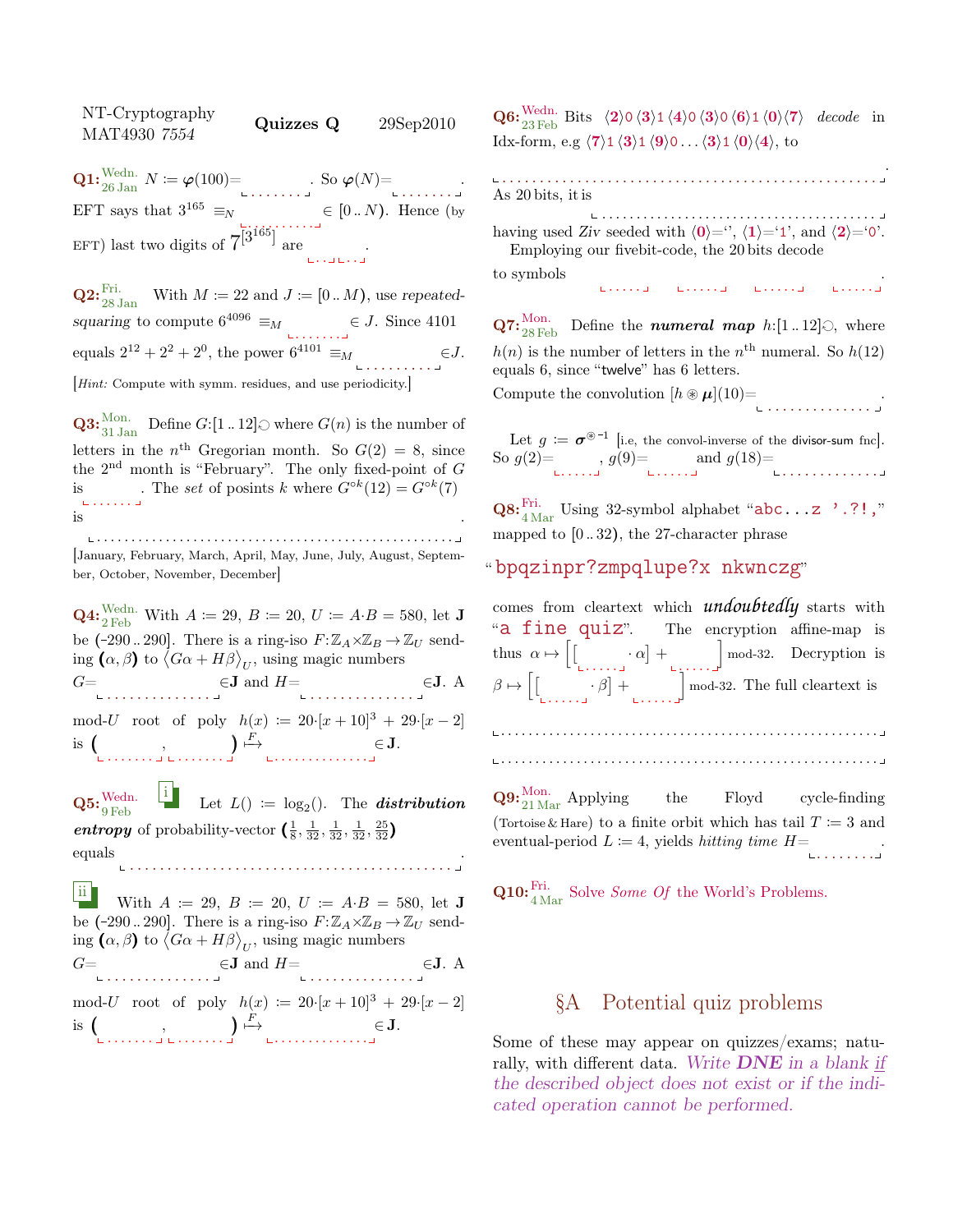**PF** Use Pollard- $\rho$  to find a non-trivial factor of  $N = 250997$ , using seed  $s_0 := 33287$  and map  $f(x) \coloneqq 1 + x^2$ . Make a nice table, labeled

Time Tortoise Hare  $|s_{2k} - s_k|$  Gcd(??)

—but **replace** the "??" with the correct expression. You found non-trivial factor  $E :=$ . . . . . . . . . . . . . . . . .

*Fact:* Your table has  $\leq 4$  lines.

**rs1** Sequence  $\vec{s} := (s_n)_{n=-\infty}^{\infty}$  is defined by recurrence

> $s_{n+2} = s_{n+1} + 3s_n$ , with initial-conditions  $s_1 := -1$  and  $s_0 := 7$ .

With  $\mathbf{v}_n \coloneqq \begin{bmatrix} s_{n+1} \\ s \end{bmatrix}$ sn  $\Big]$ , matrix  $M :=$ . . . . . . . . . . . . satisfies  $\forall k: \mathbf{v}_k = \mathsf{M}^k \mathbf{v}_0$ . Henceforth in ring  $\mathbb{Z}_{10} = [0..10)$ , power  $M^{32} \equiv$ . . . . . . . . . . . . . . . . . . and  $s_{40} \equiv$ .

cr0 With  $A := 29, B := 20, U := A \cdot B = 580$ , let **J** be  $(-290..290]$ . There is a ring-iso  $F: \mathbb{Z}_A \times \mathbb{Z}_B \to \mathbb{Z}_U$ sending  $(\alpha, \beta)$  to  $\langle G\alpha + H\beta \rangle_{U}$ , using magic numbers  $G=$  $\in$ **J** and  $H=$   $\in$ **J**. A mod-U root of poly  $h(x) := 20 \cdot [x + 10]^3 + 29 \cdot [x - 2]$ is  $\left(\right)$ ,  $\left(\right)$  $\big) \stackrel{F}{\mapsto} \in \mathbf{J}.$  $\begin{bmatrix} \text{cr} 1 \end{bmatrix}$  So  $z =$  is the smallest natnum satisfying

 $z \equiv_7 -2$ ,  $z \equiv_8 -1$ ,  $z \equiv_{11} 5$ ,  $z \equiv_{15} 12$ .

cr2 Magic integers <sup>G</sup>1<sup>=</sup> . . . . . . . . , G2= . . . . . . . . ,  $G_3 = \dots$ , each in  $(-165..165]$ , are st. mapping  $g: \mathbb{Z}_6 \times \mathbb{Z}_5 \times \mathbb{Z}_{11} \rightarrow \mathbb{Z}_{330}$  is a ring-isomorphism, where

$$
g((z_1,z_2,z_3)) := \left\langle z_1G_1 + z_2G_2 + z_3G_3 \right\rangle_{330}.
$$

Verify for your map:  $g((1,1,1)) = 1$  and  $[5 \cdot 11] \bullet G_1$ and analogously for  $G_2$  and  $G_3$ .

cr3 **Essay ques:** Magic integers  $G_1 = \{$ ,  $G_2 = \{$  $G_3=$  $, G_4 = \dots \dots \dots \dots$  are st.  $g: \mathbb{Z}_7 \times \mathbb{Z}_4 \times \mathbb{Z}_9 \times \mathbb{Z}_5 \rightarrow \mathbb{Z}_{1260}$  is a ring-iso, where

$$
g((z_1,z_2,z_3,z_4)) := \left\langle z_1G_1 + z_2G_2 + z_3G_3 + z_4G_4 \right\rangle_{1260}.
$$

Now consider poly  $h(x) := [x+59][x-1][x+83]$ . Find all solutions to congruences  $h(x) \equiv_M 0$ , for  $M =$ 7, 4, 9, 5, displaying the results in a nice table. (Do not show work for this step.)

Now use your ring-iso to compute all solns  $x$  to shows which 4tup each came from. There are  $(not$  $h(x) \equiv_{1260} 0$ , displaying the results in a table which counting multiplicities)  $K:=$ .<br>1 . . . . . . . . . . . . . . . . 1 many solns. Explain your method well; then show one computation giving a root different (mod 1260) from  $-59, 1, -83$ .

 $\frac{\text{sf}}{\text{sc}}$  According to class defn, circle those integers which are  $square-free: -8, -4, -2, 0, 1, 12, 27, 65.$ 

Poly 
$$
h(x) := \sum_{n=0}^{2} V_n x^n
$$
 satisfies  $h(1)=4$ ,  $h(2)=9$ ,  
\n $h(-1)=6$ . Then  $V_0 = \bigcup_{n=0}^{n=0} V_1 = \bigcup_{n=0}^{n} V_2 = \bigcup_{n=0}^{n} V_3 = \bigcup_{n=0}^{n} V_n$   
\n $M := \begin{bmatrix} 70 & 7 \\ 1 & 2 \end{bmatrix}$ . Compute M<sup>-1</sup> over these three fields. [Write your  $\mathbb{Z}_p$  answers using symmetric residues.]

Over 
$$
\mathbb{Z}_5
$$
:  $M^{-1} =$   $\dots$  Over  $\mathbb{Z}_7$ :  $M^{-1} =$ 

Over  $\mathbb{Q}$ :  $\mathsf{M}^{-1}$  =

 $\begin{bmatrix} \text{mf1} \\ \text{Since } 4800 = 2^6 \cdot 3^1 \cdot 5^2, \text{ it has} \end{bmatrix}$ 

. . . . . . . . . . . . many positive divisors. [Write ANS naturally as a product of integers.]

 $\begin{bmatrix} mf2 \\ mf2 \end{bmatrix}$  The divisor-sum  $\sigma(1500) =$ 

. . <u>.</u> . . . . . . <u>.</u> . . . . . Express your answer a product  $p_1^{e_1} \cdots p_2^{e_2} \cdots$  of primes to posint powers, with  $p_1 < p_2 < \ldots$ .

.

# Definitions, and their application

Use  $\mathbb F$  for a general field, and **V** is an  $\mathbb F$ -VS.

 $\overline{p_1}$ The  $distropy$  (distribution entropy) of a probability vector  $\vec{\mathbf{v}} = (p_1, p_2, \dots, p_N)$  is  $\mathcal{H}(\vec{\mathbf{v}}) =$ .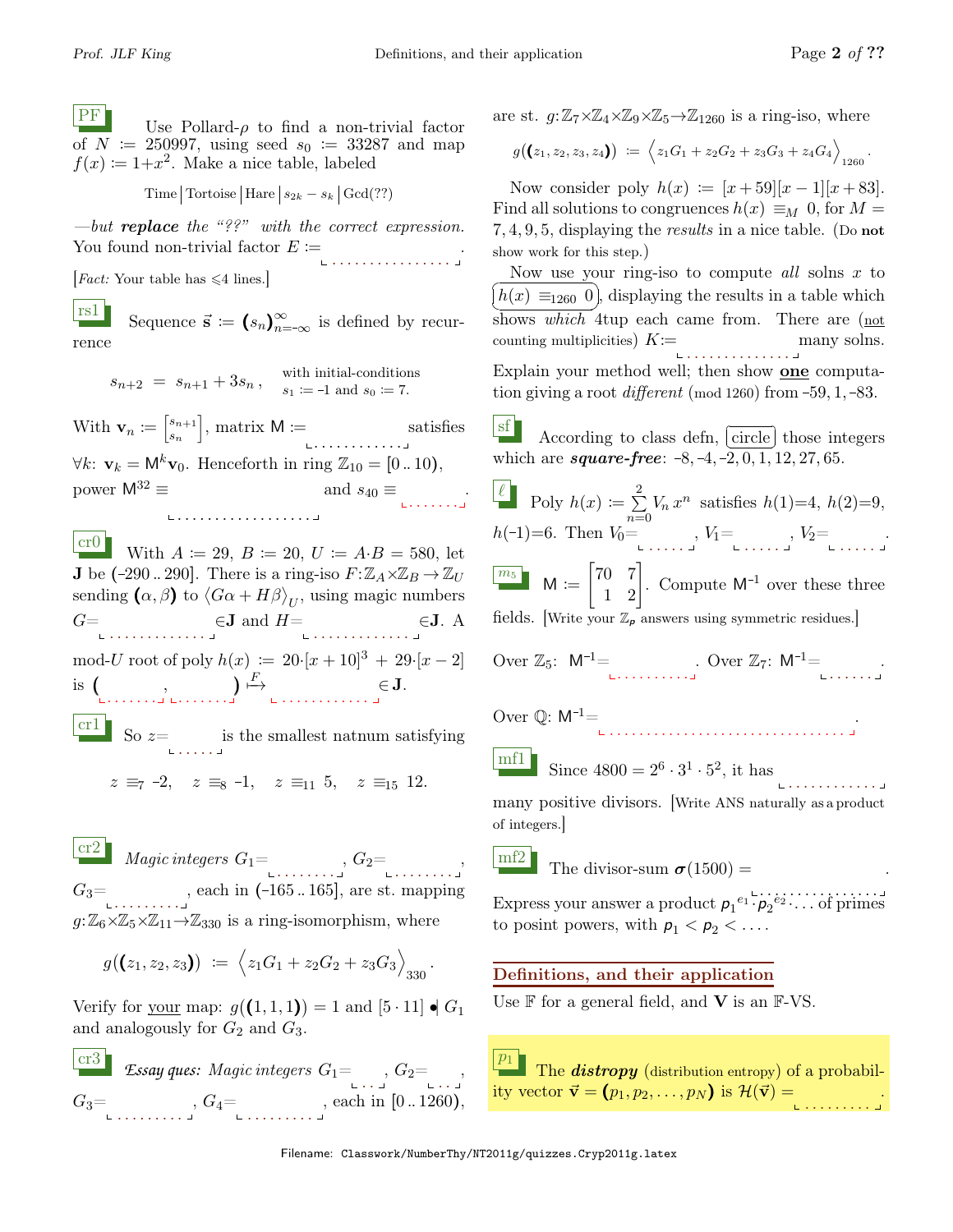bits.

| $\boxed{p_1}$ A polynomial $h(x)$ is <b>monic</b> IFF<br>. <u>.</u> |
|---------------------------------------------------------------------|
| [Imagine 3 blank lines].                                            |
| $\boxed{p_2}$ A polynomial $g(x, y, z)$ is <b>homogeneous</b> IFF   |
| [Imagine 5 blank lines].                                            |

### Coding

 $\begin{bmatrix} cH1 \end{bmatrix}$  Suppose the letters  $A$  F H M N U have frequencies  $\frac{12}{170}, \frac{46}{170}, \frac{38}{170}, \frac{18}{170}, \frac{15}{170}, \frac{41}{170}$ , respectively. Construct the unique Huffman prefix-code with these frequencies; at each coalescing, use 0 for the less-probable branch and 1 for the more-probable. Draw the Huffman tree (large!). Label the branches and leaves with bits and letters. The name HUFFMAN encodes to

. . . . . . . . . . . . . . . . . . . . . . . . . . . . . . . . . . . . . . . . . . . . . . . . . . Examining the tree, what kind of Being is HUFFMAN? Answering the question "What're y'all?", message 10100010101001110100110111010! decodes to . . . . . . . . . . . . . . . . . . . . . . . . . . . . . . . . . . . . . . . . . . . . . . ! cH2 The Huffman code with letter-probabilities  $I: \frac{12}{66}$  $\frac{12}{66}$   $\mathcal{M}:\frac{5}{66}$   $\mathcal{O}:\frac{7}{66}$   $\mathcal{R}:\frac{4}{66}$   $\mathcal{S}:\frac{32}{66}$   $\mathcal{T}:\frac{6}{66}$ 66

codes these to bitstrings: *I*: *O* : . . . . . . . . *R* : . . . . . . . . *S* : . . . . . . . . *T* : . . . . . . . . . Bitstring 1101101110011001110 decodes to . . . . . . . . . . . . . . , answering: "*What is Big Moose's name?"*

Essay1: Compute a Huffman code for these five symbols.

| A: $4/27$  |  |
|------------|--|
| B: $1/27$  |  |
| C: $14/27$ |  |
| D: $2/27$  |  |
| E: $6/27$  |  |
|            |  |

When coalescing, use "0" to go to the smaller-prob. word. And MECL $(\frac{4}{27}, \frac{1}{27}, \frac{14}{27}, \frac{2}{27}, \frac{6}{27})$  \_



 $\overline{u}$  Give the example (with picture) from class of a minimum expected-length code which is not a Huffman code. Argue that your code is indeed of MECL, and is not Huffman.

iii State the Huffman Coding thm from class. Sketch a proof of it; just show the main ideas. (And pictures)

## *As of 03Feb2011, we have not yet covered some of the following coding material.*

|                            | $\boxed{\text{cE1}}$ Bitstring "000100010111111111101101001", via |
|----------------------------|-------------------------------------------------------------------|
| the Elias code, decodes to |                                                                   |
|                            |                                                                   |
|                            | a sequence of <i>natnums</i> [hint: gun-blip-blip], followed by   |
| noise-bits                 |                                                                   |
|                            |                                                                   |

Conv,  $Elias (84) =$ (bitstring)

. . . . . . . . . . . . . . . . . . . . . . . .

. . . . . . . . . . . . . . .

| cZ1<br>Using dictionary 0: $\varepsilon$ , 1: "1", 2: "0", compute                                                                                                                                                 |
|--------------------------------------------------------------------------------------------------------------------------------------------------------------------------------------------------------------------|
| $EnZiv(11001010) =$                                                                                                                                                                                                |
| in $\langle 7 \rangle$ 1 $\langle 34 \rangle$ 0 notation. In bits, EnZiv(11001010) is                                                                                                                              |
|                                                                                                                                                                                                                    |
| cZ2<br>Bits 01001010100100001110001101101100111<br>decode in Idx-form, e.g $\langle 7 \rangle$ 1 $\langle 3 \rangle$ 1 $\langle 9 \rangle$ 0 $\langle 3 \rangle$ 1 $\langle 0 \rangle$ $\langle 4 \rangle$ ,<br>to |
| As 15 bits, it is                                                                                                                                                                                                  |
| having used Ziv seeded with $\langle 0 \rangle =$ ", $\langle 1 \rangle = 1$ ", and<br>$\langle 2 \rangle = 0$ .                                                                                                   |
| Employing our fivebit-code, the 15 bits decode                                                                                                                                                                     |
| to symbols                                                                                                                                                                                                         |

#### Playing with fields



Filename: complex-power.tex